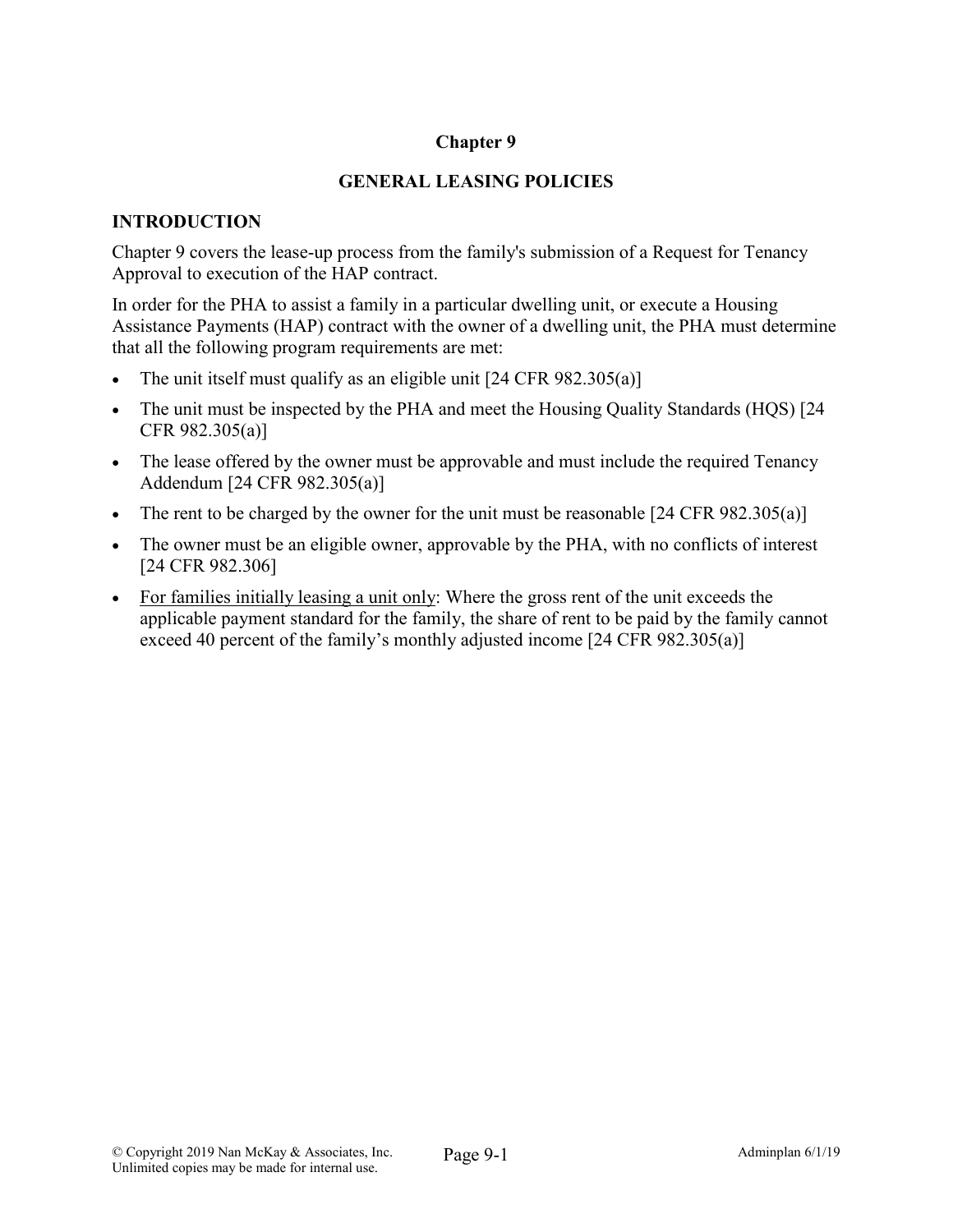# **9-I.A. TENANT SCREENING**

The PHA has no liability or responsibility to the owner or other persons for the family's behavior or suitability for tenancy [24 CFR 982.307(a)(1)].

The PHA may elect to screen applicants for family behavior or suitability for tenancy. See Chapter 3 for a discussion of the PHA's policies with regard to screening applicant families for program eligibility [24 CFR 982.307(a)(1)].

The owner is responsible for screening and selection of the family to occupy the owner's unit. At or before PHA approval of the tenancy, the PHA must inform the owner that screening and selection for tenancy is the responsibility of the owner  $[24 \text{ CFR } 982.307(a)(2)]$ . The PHA must also inform the owner or manager or his/her rights and obligations under the Violence against Women Act of 2013 (VAWA) [24 CFR 5.2005(a)(2)].

The PHA must provide the owner with the family's current and prior address (as shown in the PHA records) and the name and address (if known to the PHA) of the landlord at the family's current and prior address [24 CFR 982.307(b)(1)].

The PHA is permitted, but not required, to offer the owner other information in the PHA's possession about the tenancy history or drug trafficking of family members [24 CFR 982.307(b)(2)].

The PHA's policy on providing information to the owner must be included in the family's briefing packet [24 CFR 982.307(b)(3)].

The PHA may not disclose to the owner any confidential information provided by the family in response to a PHA request for documentation of domestic violence, dating violence, sexual assault, or stalking except at the written request or with the written consent of the individual providing the documentation [24 CFR 5.2007(b)(4)].

### LHA Policy

In accordance with HUD requirements, LHA will furnish prospective owners with the family's current address as shown in the PHA's records and, if known to the PHA, the name and address of the landlord at the family's prior address.

The PHA will make an exception to this requirement if the family's whereabouts must be protected due to domestic abuse or witness protection.

The PHA will inform owners that it is the responsibility of the landlord to determine the suitability of prospective tenants. Owners will be encouraged to screen applicants for rent payment history, payment of utility bills, eviction history, respecting the rights of other residents, damage to units, drug-related criminal activity or other criminal activity that is a threat to the health, safety or property of others, and compliance with other essential conditions of tenancy.

A statement of the PHA's policy on release of information to prospective new landlords will be included in the briefing packet which is provided to the family.

The PHA will provide documented information regarding tenancy history for the past 5 years, if available, to prospective landlords and will be provided orally.

Only the Housing Specialist or Housing Manger may provide this information.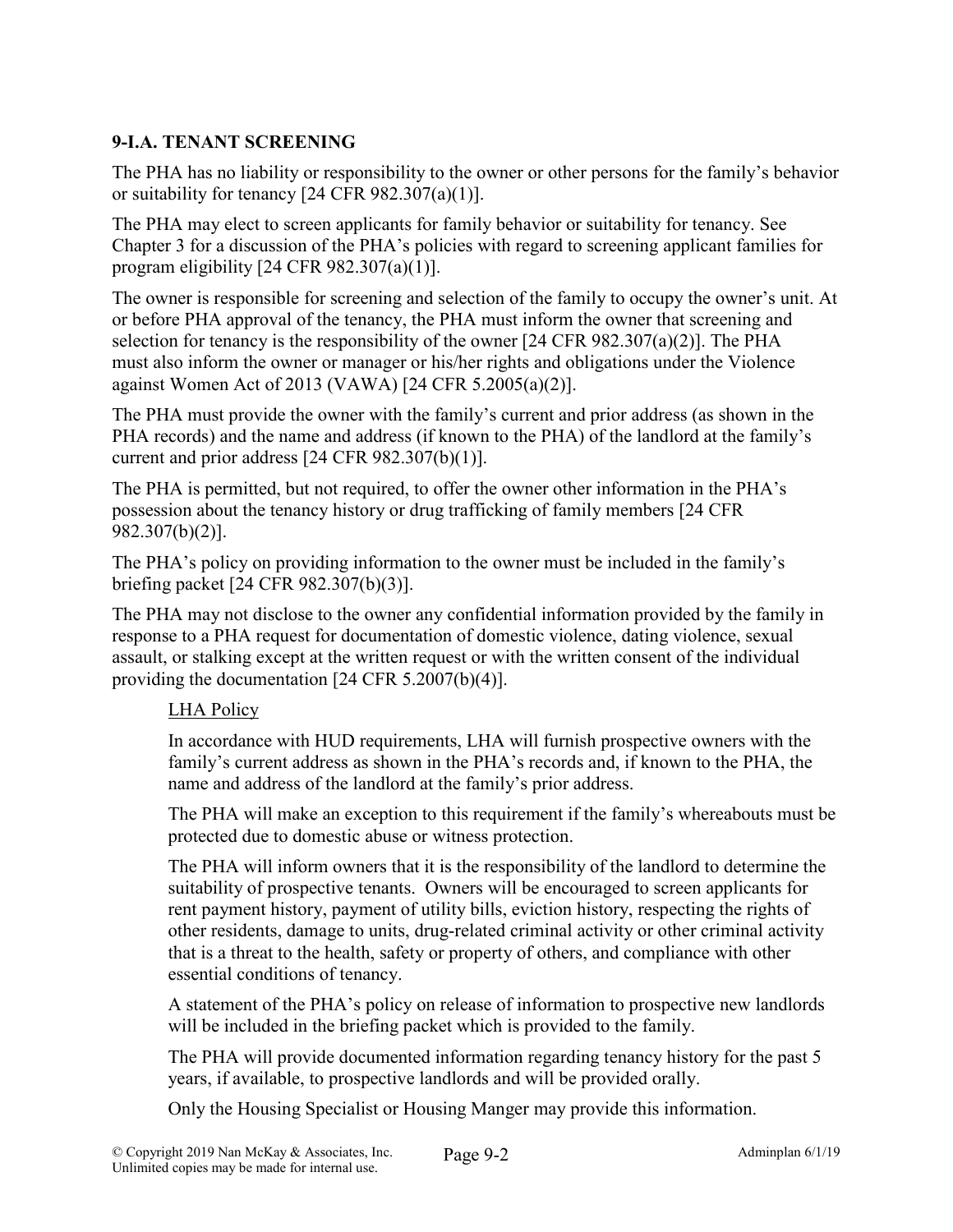# **9-I.B. REQUESTING TENANCY APPROVAL [Form HUD-52517]**

After the family is issued a voucher, the family must locate an eligible unit, with an owner or landlord willing to participate in the voucher program. Once a family finds a suitable unit and the owner is willing to lease the unit under the program, the owner and the family must request the PHA to approve the assisted tenancy in the selected unit.

The owner and the family must submit two documents to the PHA:

- Completed Request for Tenancy Approval (RTA) Form HUD-52517
- Copy of the proposed lease, including the HUD-prescribed Tenancy Addendum Form HUD-52641-A

The RTA contains important information about the rental unit selected by the family, including the unit address, number of bedrooms, structure type, year constructed, utilities included in the rent, and the requested beginning date of the lease, necessary for the PHA to determine whether to approve the assisted tenancy in this unit.

Owners must certify to the most recent amount of rent charged for the unit and provide an explanation for any difference between the prior rent and the proposed rent.

Owners must certify that they are not the parent, child, grandparent, grandchild, sister or brother of any member of the family, unless the PHA has granted a request for reasonable accommodation for a person with disabilities who is a member of the tenant household.

For units constructed prior to 1978, owners must either 1) certify that the unit, common areas, and exterior have been found to be free of lead-based paint by a certified inspector; or 2) attach a lead-based paint disclosure statement.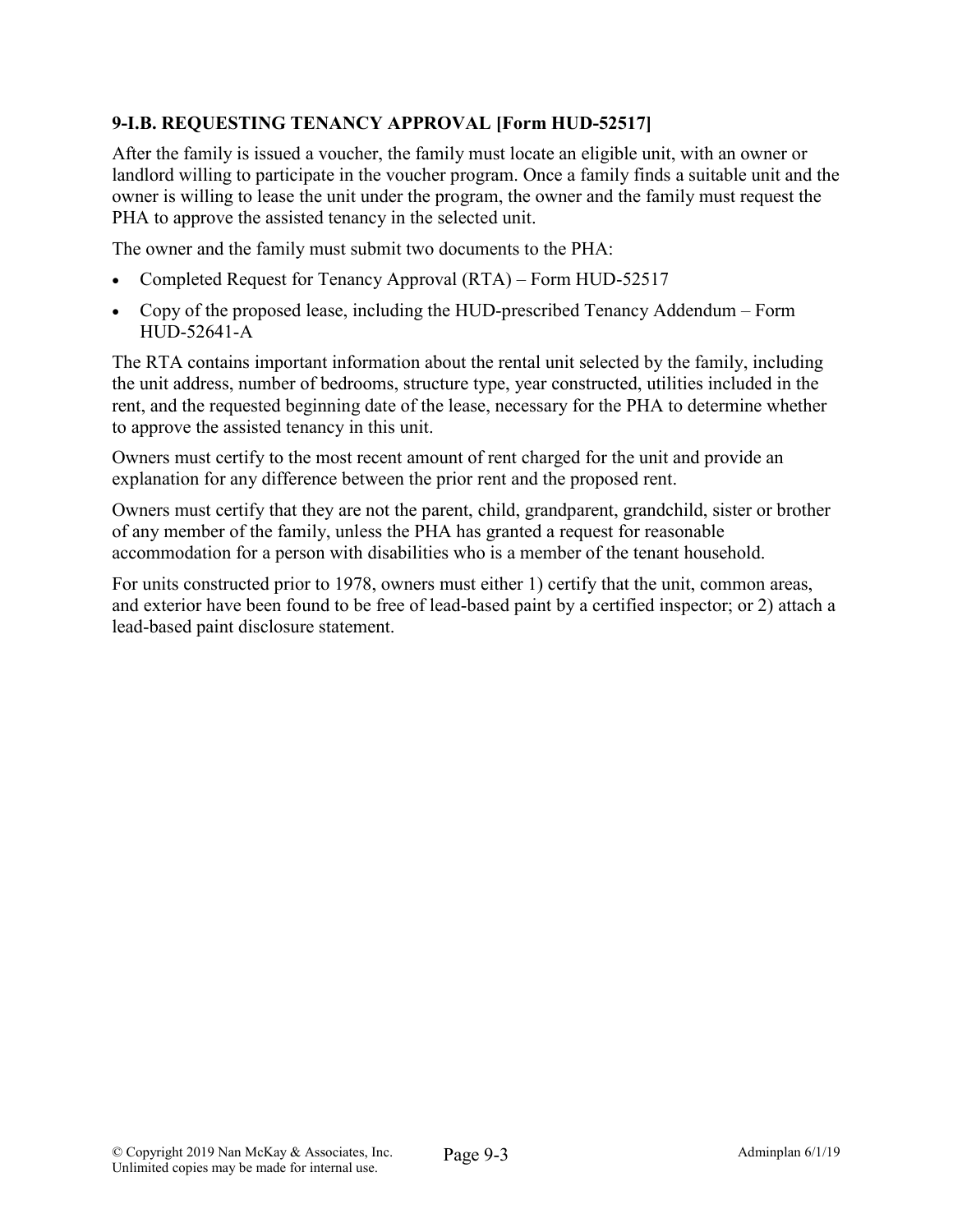Both the RTA and the proposed lease must be submitted no later than the expiration date stated on the voucher. [HCV GB p.8-15].

## LHA Policy

The RTA must be signed by both the family and the owner.

The owner may submit the RTA on behalf of the family.

Completed RTA (including the proposed dwelling lease) must be submitted as hard copies, in-person, by mail, by email, or by fax.

The family may not submit, and the PHA will not process, more than one (1) RTA at a time.

When the family submits the RTA the PHA will review the RTA for completeness.

If the RTA is incomplete (including lack of signature by family, owner, or both), or if the dwelling lease is not submitted with the RTA, the PHA will notify the family and the owner of the deficiencies.

Missing information and/or missing documents will only be accepted as hard copies, in-person, by mail, by email, or by fax. The PHA will not accept missing information over the phone.

When the family submits the RTA and proposed lease, the PHA will also review the terms of the RTA for consistency with the terms of the proposed lease.

If the terms of the RTA are not consistent with the terms of the proposed lease, the PHA will notify the family and the owner of the discrepancies.

Corrections to the terms of the RTA and/or the proposed lease will only be accepted as hard copies, in-person, by mail, by email, or by fax. The PHA will not accept corrections by phone.

Because of the time sensitive nature of the tenancy approval process, the PHA will attempt to communicate with the owner and family by phone, fax, or email. The PHA will use mail when the parties cannot be reached by phone, fax, or email.

LHA will also accept the documents via email.

# **9-I.C. OWNER PARTICIPATION**

The PHA does not formally approve an owner to participate in the HCV program. However, there are a number of criteria where the PHA may deny approval of an assisted tenancy based on past owner behavior, conflict of interest, or other owner-related issues. There are also criteria for which the PHA must disapprove an owner. No owner has a right to participate in the HCV program [24 CFR 982.306(e)]

See Chapter 13 for a full discussion of owner qualification to participate in the HCV program.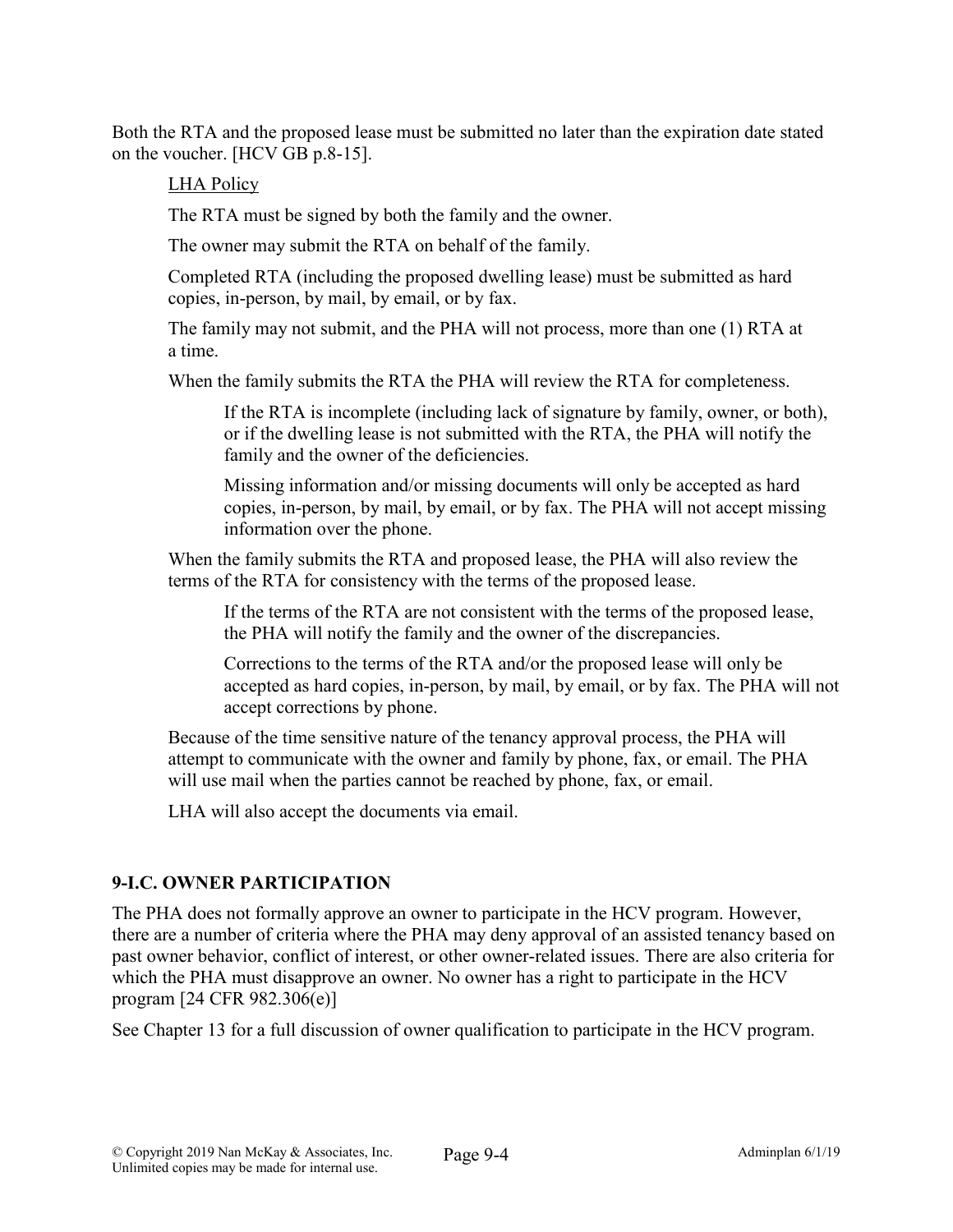# **9-I.D. ELIGIBLE UNITS**

There are a number of criteria that a dwelling unit must meet in order to be eligible for assistance under the voucher program. Generally, a voucher-holder family may choose any available rental dwelling unit on the market in the PHA's jurisdiction. This includes the dwelling unit they are currently occupying.

## **Ineligible Units [24 CFR 982.352(a)]**

The PHA may not assist a unit under the voucher program if the unit is a public housing or Indian housing unit; a unit receiving project-based assistance under section 8 of the 1937 Act (42 U.S.C. 1437f); nursing homes, board and care homes, or facilities providing continual psychiatric, medical, or nursing services; college or other school dormitories; units on the grounds of penal, reformatory, medical, mental, and similar public or private institutions; a unit occupied by its owner or by a person with any interest in the unit.

# **PHA-Owned Units [24 CFR 982.352(b)]**

Otherwise eligible units that are owned or substantially controlled by the PHA issuing the voucher may also be leased in the voucher program. In order for a PHA-owned unit to be leased under the voucher program, the unit must not be ineligible housing and the PHA must inform the family, both orally and in writing, that the family has the right to select any eligible unit available for lease and that the family is free to select a PHA-owned unit without any pressure or steering by the PHA.

## LHA Policy

Units owned (but not subsidized) by the PHA will follow HUD-prescribed requirements.

# **Special Housing Types [24 CFR 982 Subpart M]**

HUD regulations permit, but do not generally require, the PHA to permit families to use voucher assistance in a number of special housing types in accordance with the specific requirements applicable to those programs. These special housing types include single room occupancy (SRO) housing, congregate housing, group home, shared housing, manufactured home space (where the family owns the manufactured home and leases only the space), cooperative housing and homeownership option. See Chapter 15 for specific information and policies on any of these housing types that the PHA has chosen to allow.

The regulations do require the PHA to permit use of any special housing type if needed as a reasonable accommodation so that the program is readily accessible to and usable by persons with disabilities.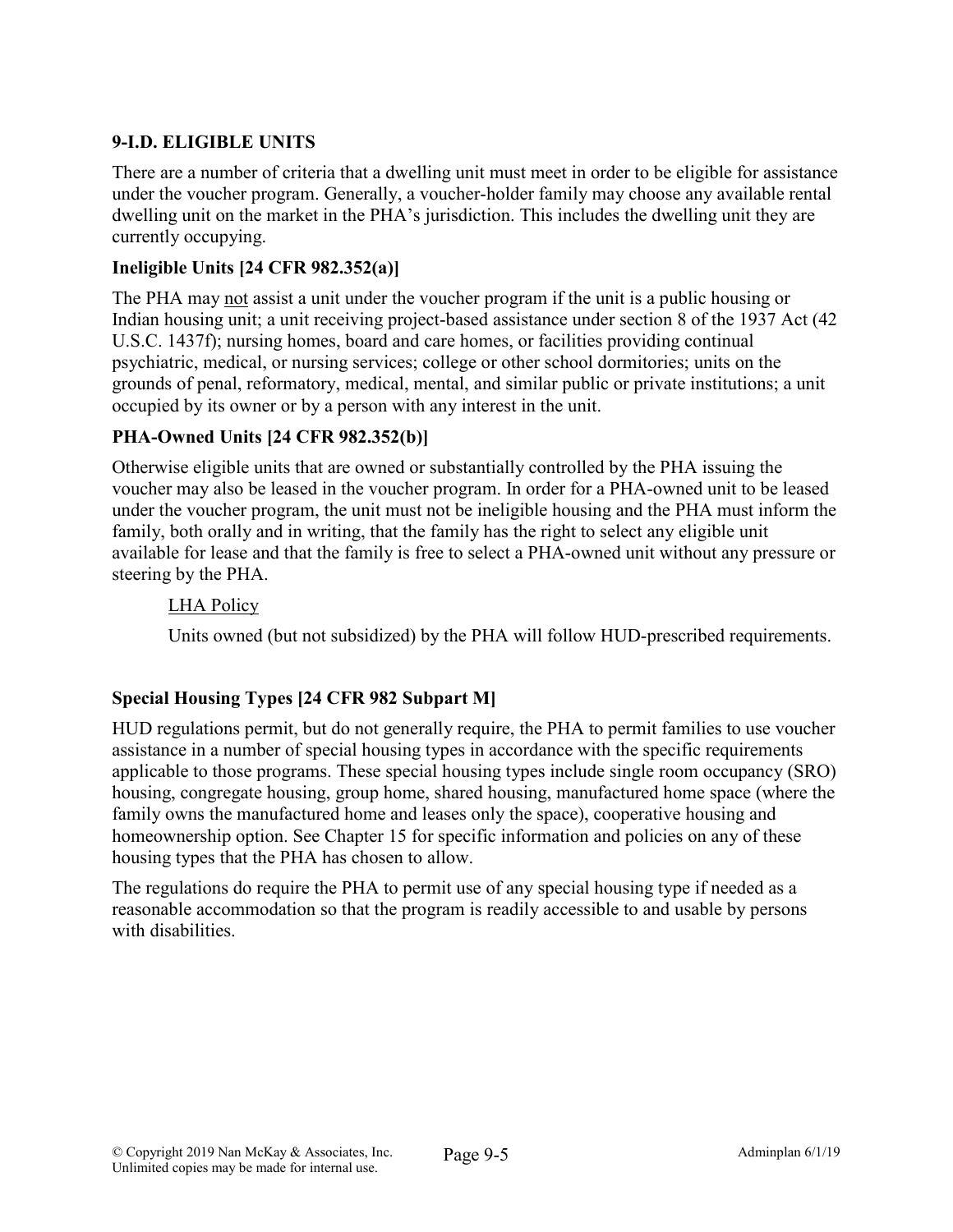## **Duplicative Assistance [24 CFR 982.352(c)]**

A family may not receive the benefit of HCV tenant-based assistance while receiving the benefit of any of the following forms of other housing subsidy, for the same unit or for a different unit:

- Public or Indian housing assistance;
- Other Section 8 assistance (including other tenant-based assistance);
- Assistance under former Section 23 of the United States Housing Act of 1937 (before amendment by the Housing and Community Development Act of 1974);
- Section 101 rent supplements;
- Section 236 rental assistance payments;
- Tenant-based assistance under the HOME Program;
- Rental assistance payments under Section 521 of the Housing Act of 1949 (a program of the Rural Development Administration);
- Any local or State rent subsidy;
- Section 202 supportive housing for the elderly;
- Section 811 supportive housing for persons with disabilities; (11) Section 202 projects for non-elderly persons with disabilities (Section 162 assistance); or
- Any other duplicative federal, State, or local housing subsidy, as determined by HUD. For this purpose, 'housing subsidy' does not include the housing component of a welfare payment, a social security payment received by the family, or a rent reduction because of a tax credit.

#### **Housing Quality Standards (HQS) [24 CFR 982.305 and 24 CFR 982.401]**

In order to be eligible, the dwelling unit must be in decent, safe and sanitary condition. This determination is made using HUD's Housing Quality Standards (HQS) and/or equivalent state or local standards approved by HUD. See Chapter 8 for a full discussion of the HQS standards, as well as the process for HQS inspection at initial lease-up.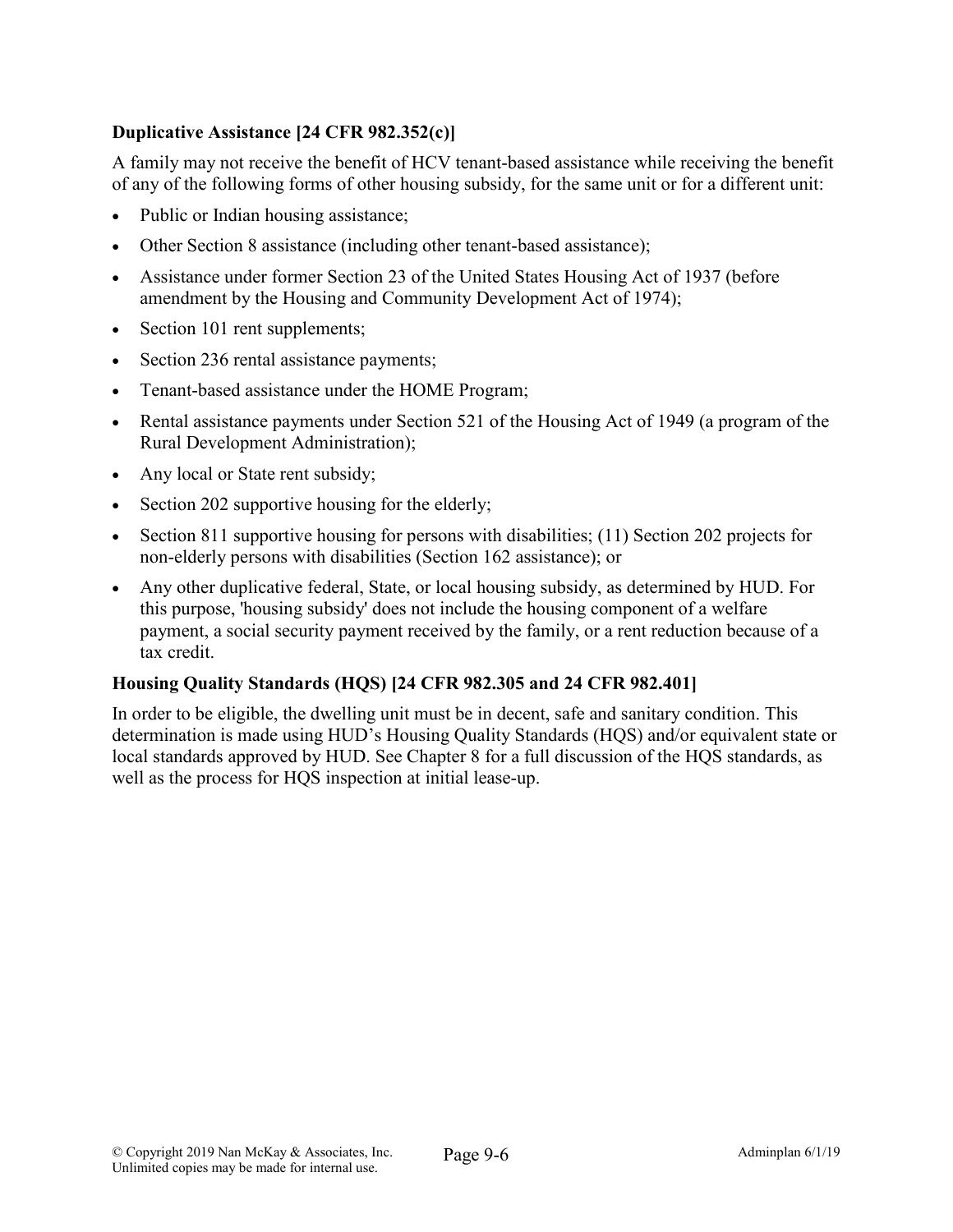## **Unit Size**

In order to be eligible, the dwelling unit must be appropriate for the number of persons in the household. A family must be allowed to lease an otherwise acceptable dwelling unit with fewer bedrooms than the number of bedrooms stated on the voucher issued to the family, provided the unit meets the applicable HQS space requirements [24 CFR 982.402(d)]. The family must be allowed to lease an otherwise acceptable dwelling unit with more bedrooms than the number of bedrooms stated on the voucher issued to the family. See Chapter 5 for a full discussion of subsidy standards.

### **Rent Reasonableness [24 CFR 982.305 and 24 CFR 982.507]**

In order to be eligible, the dwelling unit must have a reasonable rent. The rent must be reasonable in relation to comparable unassisted units in the area and must not be in excess of rents charged by the owner for comparable, unassisted units on the premises. See Chapter 8 for a full discussion of rent reasonableness and the rent reasonableness determination process.

### **Rent Burden [24 CFR 982.508]**

Where a family is initially leasing a unit and the gross rent of the unit exceeds the applicable payment standard for the family, the family share cannot exceed 40 percent of the family's adjusted monthly income. The term "family share" refers to the amount the family pays toward rent and utilities. The gross rent for the unit minus the total housing assistance payment (HAP) for the unit equals the family share. See Chapter 6 for a discussion of calculation of gross rent, the use of payment standards, and calculation of family income, family share of rent and HAP.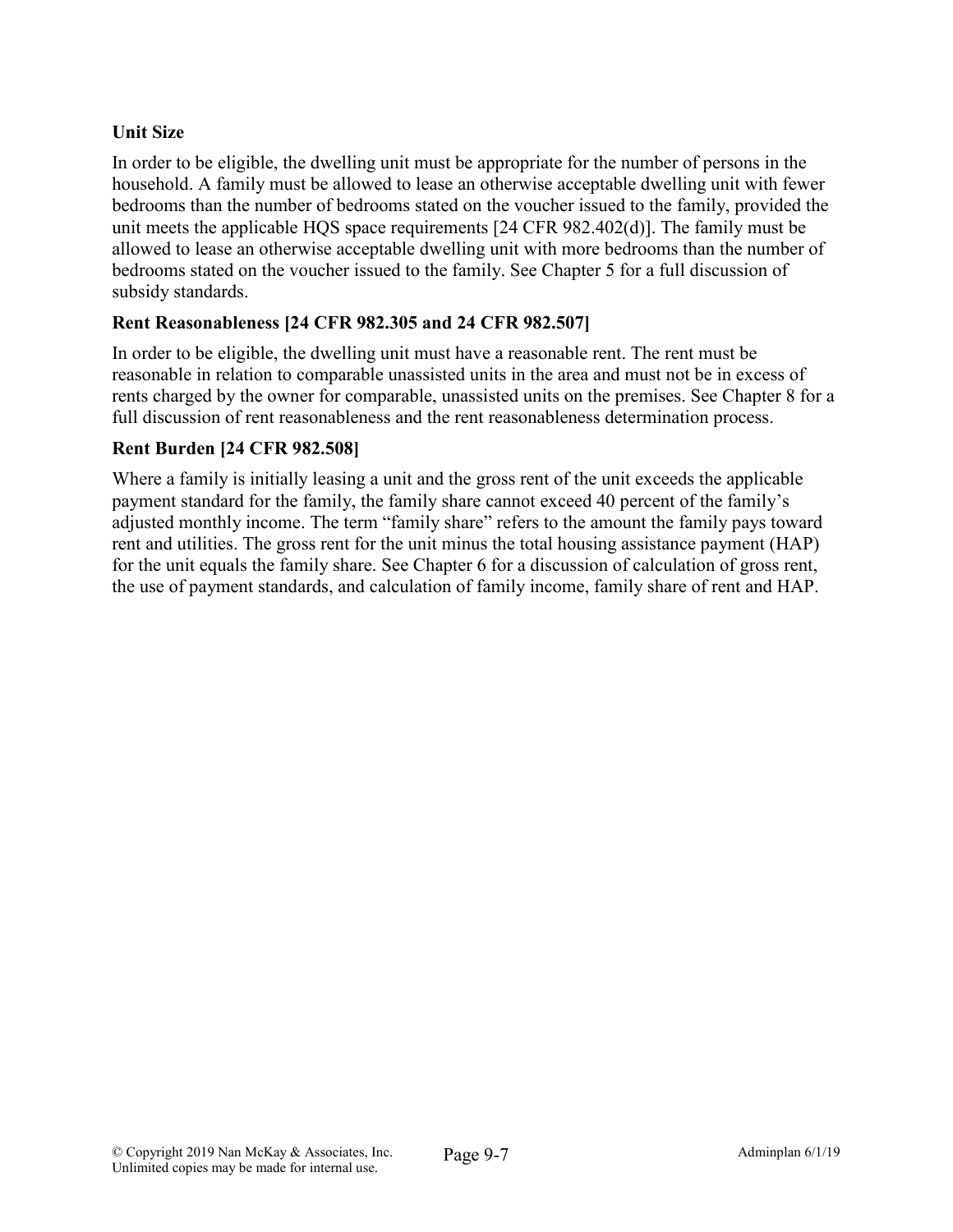# **9-I.E. LEASE AND TENANCY ADDENDUM**

The family and the owner must execute a written dwelling lease agreement for the assisted unit. This written lease is a contract between the tenant family and the owner; the PHA is not a party to this contract.

The tenant must have legal capacity to enter a lease under State and local law. 'Legal capacity' means that the tenant is bound by the terms of the lease and may enforce the terms of the lease against the owner [24 CFR 982.308(a)]

## **Lease Form and Tenancy Addendum [24 CFR 982.308]**

If the owner uses a standard lease form for rental to unassisted tenants in the locality or the premises, the lease must be in such standard form. If the owner does not use a standard lease form for rental to unassisted tenants, the owner may use another form of lease. The HAP contract prescribed by HUD contains the owner's certification that if the owner uses a standard lease form for rental to unassisted tenants, the lease for the assisted tenants is in such standard form.

All provisions in the HUD-required Tenancy Addendum must be added word-for-word to the owner's standard lease form. The Tenancy Addendum includes the HUD requirements for the tenancy. Because it is a part of the lease, the tenant shall have the right to enforce the Tenancy Addendum against the owner. If there is a conflict between the owner's lease and the Tenancy Addendum, the terms of the Tenancy Addendum shall prevail over any other provisions of the lease.

## LHA Policy

The PHA does not provide a model or standard dwelling lease for owners to use in the HCV program.

# **Lease Information [24 CFR 982.308(d)]**

The assisted dwelling lease must contain all of the required information as listed below:

- The names of the owner and the tenant:
- The unit rented (address, apartment number, and any other information needed to identify the contract unit)
- The term of the lease (initial term and any provisions for renewal)
- The amount of the monthly rent to owner
- A specification of what utilities and appliances are to be supplied by the owner, and what utilities and appliances are to be supplied by the family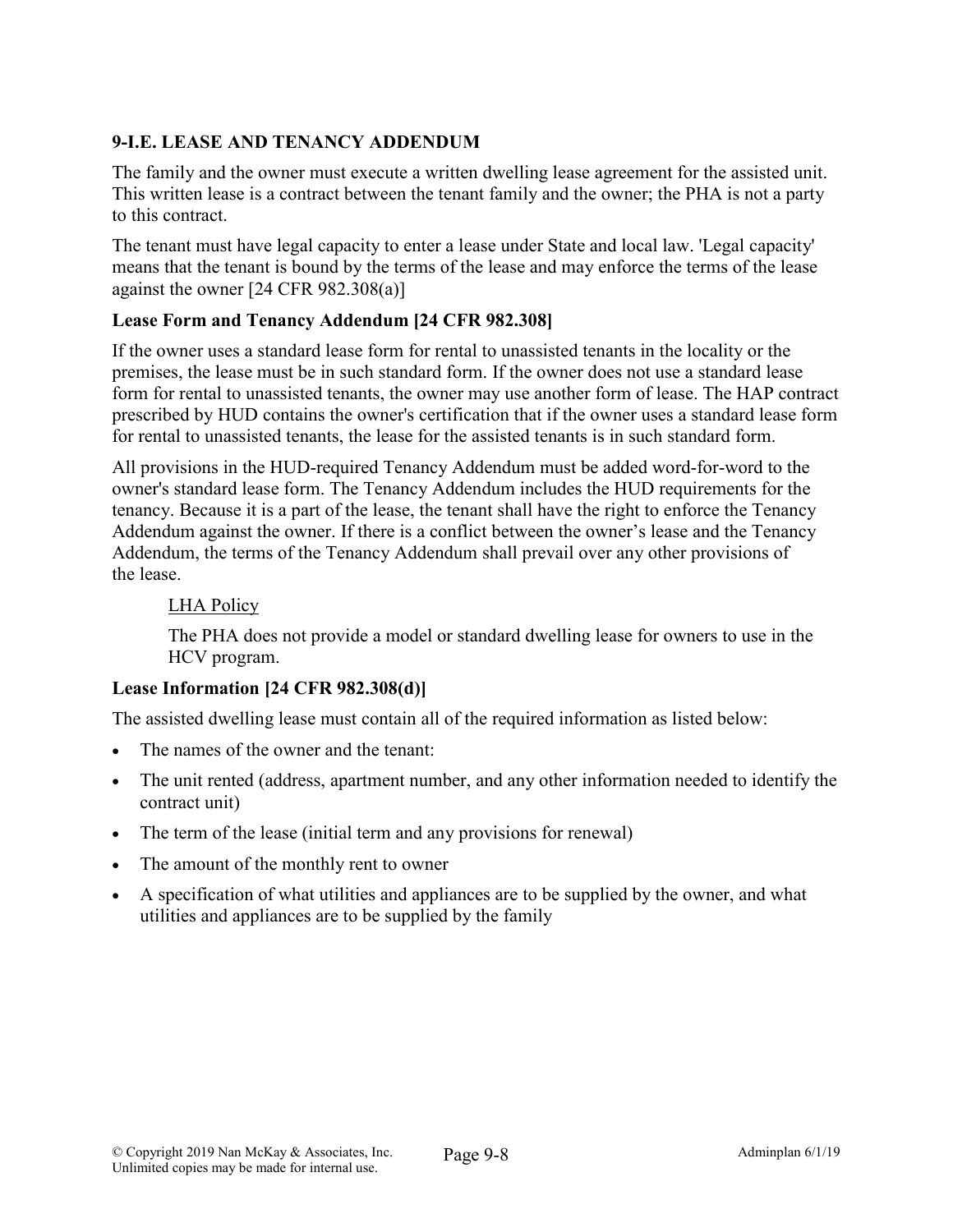## **Term of Assisted Tenancy**

The initial term of the assisted dwelling lease must be for at least one year [24 CFR 982.309]. The initial lease term is also stated in the HAP contract.

The HUD program regulations permit the PHA to approve a shorter initial lease term if certain conditions are met.

### LHA Policy

LHA will not approve an initial lease term of less than one (1) year.

During the initial term of the lease, the owner may not raise the rent to owner [24 CFR 982.309].

Any provisions for renewal of the dwelling lease will be stated in the dwelling lease [HCV Guidebook, pg. 8-22]. There are no HUD requirements regarding any renewal extension terms, except that they must be stated in the dwelling lease if they exist.

The PHA may execute the HAP contract even if there is less than one year remaining from the beginning of the initial lease term to the end of the last expiring funding increment under the consolidated ACC. [24 CFR 982.309(b)].

## **Security Deposit [24 CFR 982.313 (a) and (b)]**

The owner may collect a security deposit from the tenant. The PHA may prohibit security deposits in excess of private market practice, or in excess of amounts charged by the owner to unassisted tenants. However, if the PHA chooses to do so, language to this effect must be added to Part A of the HAP contract [Form HUD-52641].

# LHA Policy

Security deposits charged by owners may not exceed those charged to unassisted tenants (nor the maximum prescribed by State or local law).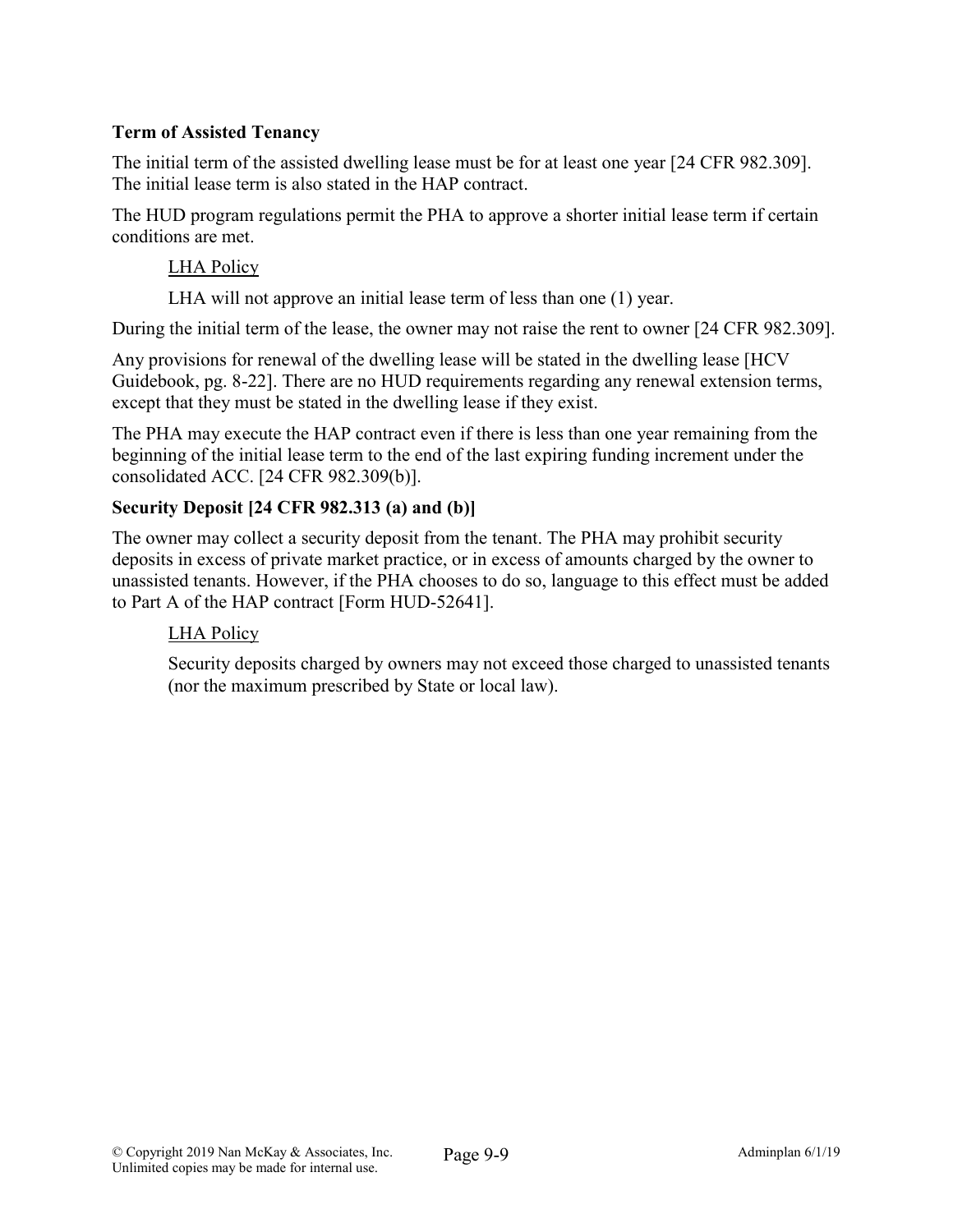#### **Separate Non-Lease Agreements between Owner and Tenant**

Owners may not demand or accept any rent payment from the family in excess of the rent to the owner as approved by the PHA minus the PHA's housing assistance payments to the owner [24 CFR 982.451(b)(4)].

The owner may not charge the tenant extra amounts for items customarily included in rent in the locality, or provided at no additional cost to unsubsidized tenants in the premises [24 CFR 982.510(c)].

#### LHA Policy

The PHA permits owners and families to execute separate, non-lease agreements for services, appliances (other than range and refrigerator) and other items that are not included in the lease.

Any items, appliances, or other services that are customarily provided to unassisted families as part of the dwelling lease with those families, or are permanently installed in the dwelling unit must be included in the dwelling lease for the assisted family. These items, appliances or services cannot be placed under a separate non-lease agreement between the owner and family. Side payments for additional rent, or for items, appliances or services customarily provided to unassisted families as part of the dwelling lease for those families, are prohibited.

Any items, appliances, or other services that are not customarily provided to unassisted families as part of the dwelling lease with those families, are not permanently installed in the dwelling unit and where the family has the sole option of not utilizing the item, appliance or service, may be included in a separate non-lease agreement between the owner and the family.

The family is not liable and cannot be held responsible under the terms of the assisted dwelling lease for any charges pursuant to a separate non-lease agreement between the owner and the family. Non-payment of any charges pursuant to a separate non-lease agreement between the owner and the family cannot be a cause for eviction or termination of tenancy under the terms of the assisted dwelling lease.

Separate non-lease agreements that involve additional items, appliances or other services may be considered amenities offered by the owner and may be taken into consideration when determining the reasonableness of the rent for the property.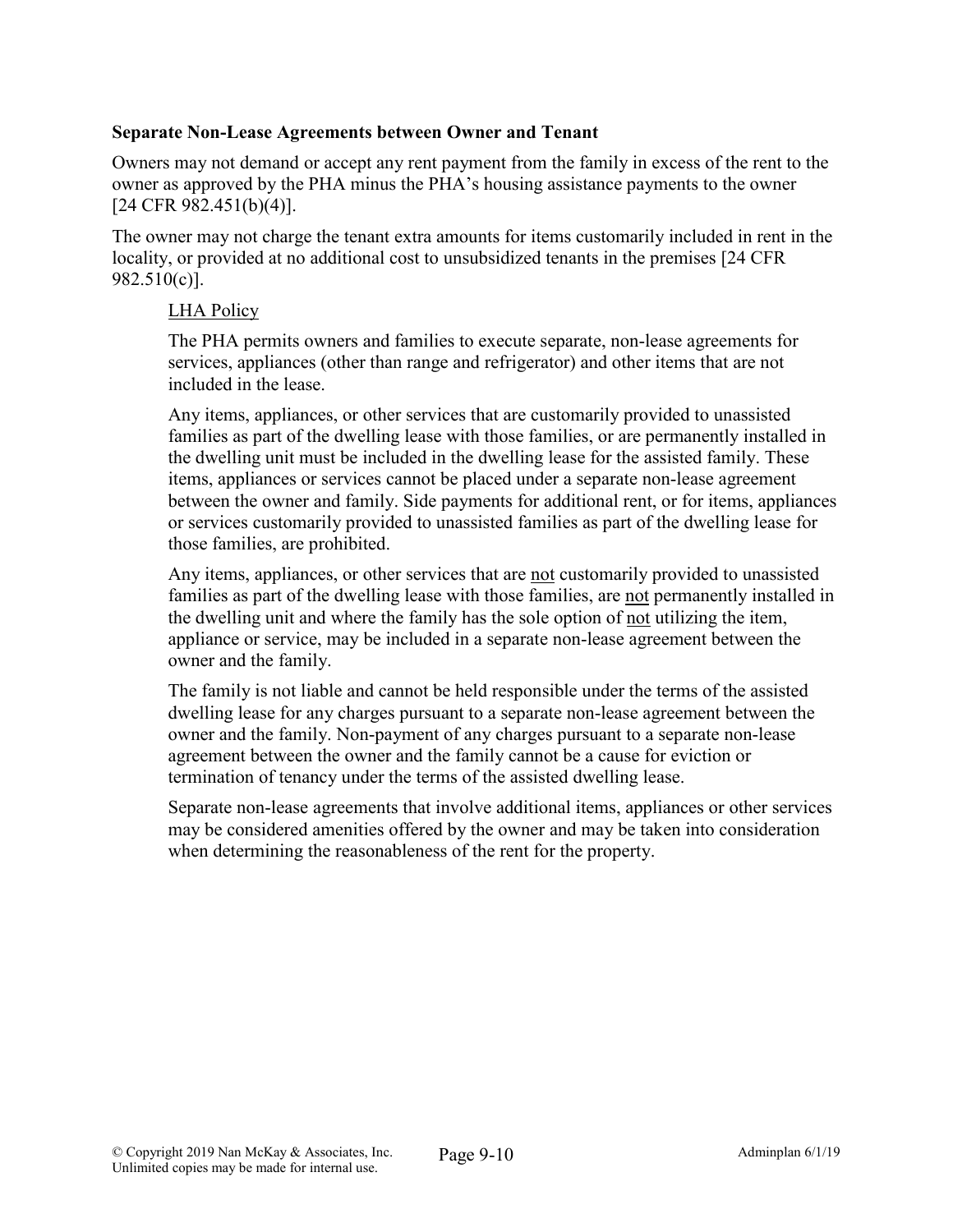## **PHA Review of Lease**

The PHA will review the dwelling lease for compliance with all applicable requirements.

#### LHA Policy

If the dwelling lease is incomplete or incorrect, the PHA will notify the family and the owner of the deficiencies. Missing and corrected lease information will only be accepted as hard copies, in-person, by mail, by email, or by fax. The PHA will not accept missing and corrected information over the phone.

Because the initial leasing process is time-sensitive, the PHA will attempt to communicate with the owner and family by phone, fax, or email. The PHA will use mail when the parties can't be reached by phone, fax, or email.

LHA will accept dwelling leases via email.

The PHA is permitted, but is not required, to review the lease to determine if the lease complies with State and local law and is permitted to decline to approve the tenancy if the PHA determines that the lease does not comply with State or local law [24 CFR 982.308(c)]

#### LHA Policy

The PHA will not review the owner's lease for compliance with state/local law.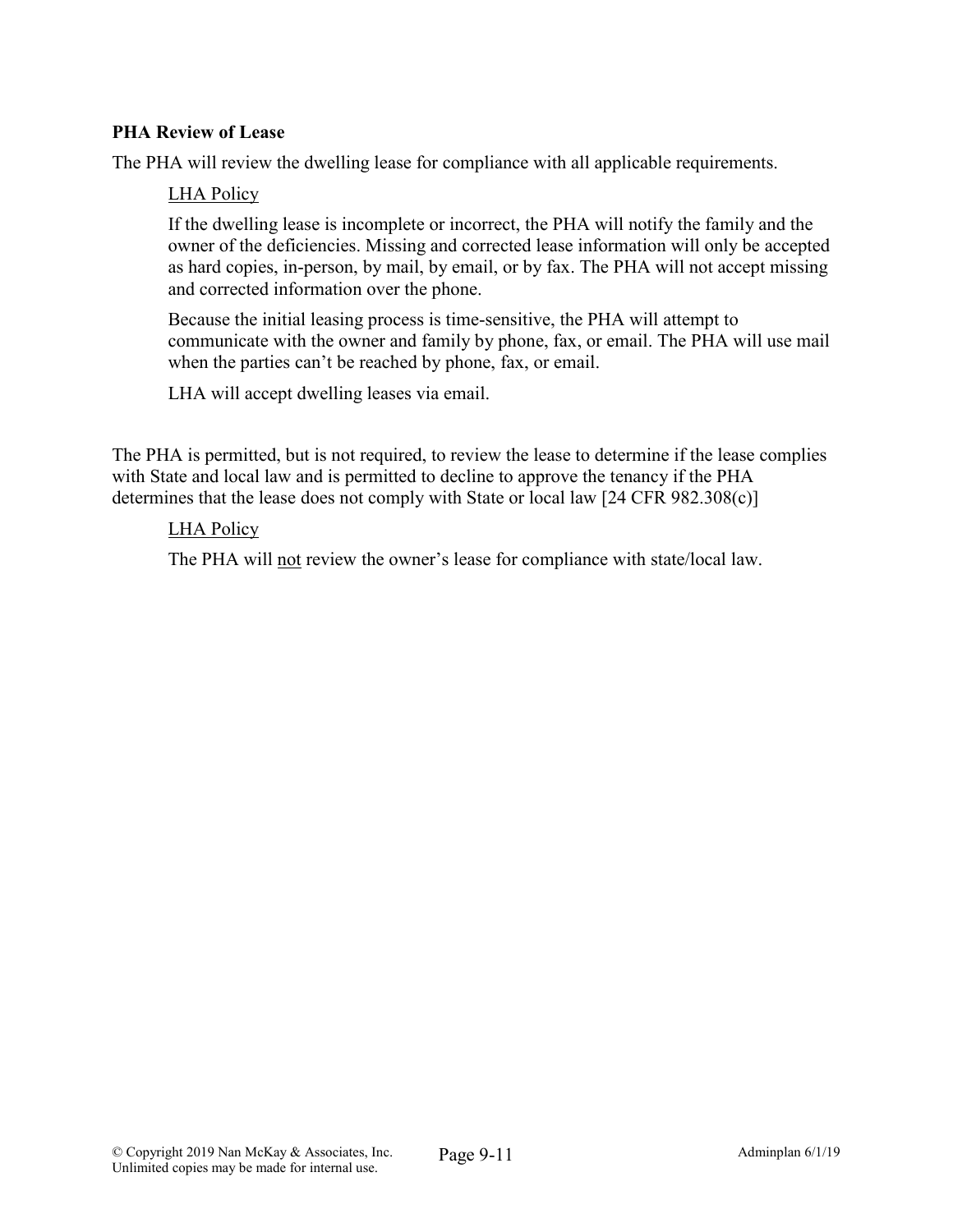## **9-I.F. TENANCY APPROVAL [24 CFR 982.305]**

After receiving the family's Request for Tenancy Approval, with proposed dwelling lease, the PHA must promptly notify the family and owner whether the assisted tenancy is approved.

Prior to approving the assisted tenancy and execution of a HAP contract, the PHA must ensure that all required actions and determinations, discussed in Part I of this chapter have been completed.

These actions include ensuring that the unit is eligible; the unit has been inspected by the PHA and meets the Housing Quality Standards (HQS); the lease offered by the owner is approvable and includes the required Tenancy Addendum; the rent to be charged by the owner for the unit must is reasonable; where the family is initially leasing a unit and the gross rent of the unit exceeds the applicable payment standard for the family, the share of rent to be paid by the family does not exceed 40 percent of the family's monthly adjusted income [24 CFR 982.305(a)]; the owner is an eligible owner, not disapproved by the PHA, with no conflicts of interest [24 CFR 982.306]; the family and the owner have executed the lease, including the Tenancy Addendum, and the lead-based paint disclosure information [24 CFR 982.305(b)].

### LHA Policy

The PHA will complete its determination within 10 business days of receiving all required information.

If the terms of the RTA/proposed lease are changed for any reason, including but not limited to negotiation with the PHA, the PHA will obtain corrected copies of the RTA and proposed lease, signed by the family and the owner.

Corrections to the RTA/proposed lease will only be accepted as hard copies, inperson, by mail, by email, or by fax. The PHA will not accept corrections over the phone.

LHA will accept corrected copies via email.

If the PHA determines that the tenancy cannot be approved for any reason, the owner and the family will be notified in writing and given the opportunity to address any reasons for disapproval. The PHA will instruct the owner and family of the steps that are necessary to obtain approval of the tenancy.

Where the tenancy is not approvable because the unit is not approvable, the family must continue to search for eligible housing within the timeframe of the issued voucher.

If the tenancy is not approvable due to rent affordability or rent reasonableness, the PHA will attempt to negotiate the rent with the owner. If a new, approvable rent is negotiated, the tenancy will be approved. If the owner is not willing to negotiate an approvable rent, the family must continue to search for eligible housing within the timeframe of the issued voucher.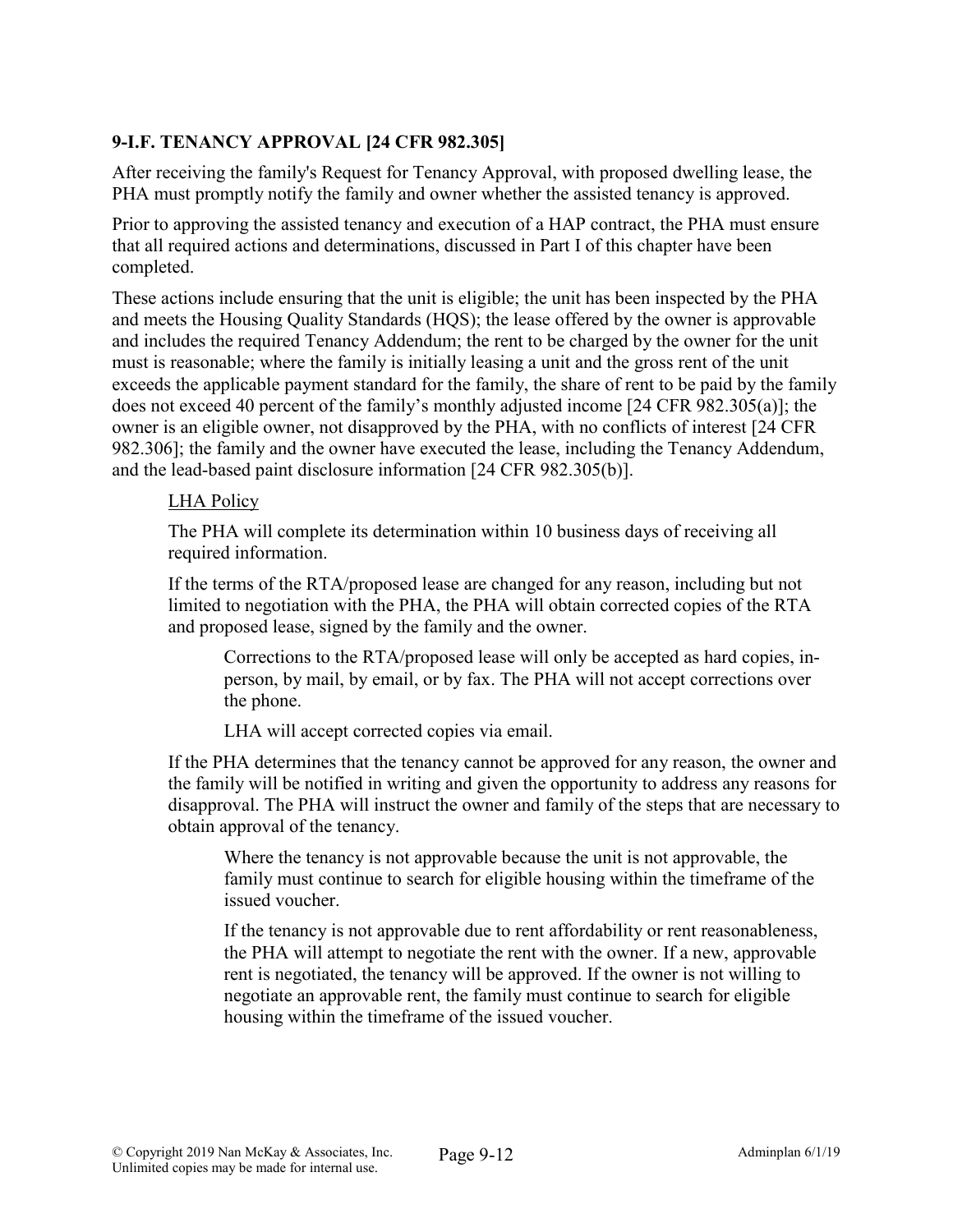# **9-I.G. HAP CONTRACT EXECUTION [24 CFR 982.305]**

The HAP contract is a written agreement between the PHA and the owner of the dwelling unit. Under the HAP contract, the PHA agrees to make housing assistance payments to the owner on behalf of the family, and the owner agrees to comply with all program requirements as stated in the HAP contract.

The HAP contract form is prescribed by HUD.

If the PHA has given approval for the family of the assisted tenancy, the owner and the PHA must execute the HAP contract.

The term of the HAP contract must be the same as the term of the lease [24 CFR 982.451(a)(2)].

The PHA is permitted to execute a HAP contract even if the funding currently available does not extend for the full term of the HAP contract.

The PHA must make a best effort to ensure that the HAP contract is executed before the beginning of the lease term. Regardless, the HAP contract must be executed no later than 60 calendar days from the beginning of the lease term.

The PHA may not pay any housing assistance payment to the owner until the HAP contract has been executed. If the HAP contract is executed during the period of 60 calendar days from the beginning of the lease term, the PHA will pay housing assistance payments after execution of the HAP contract (in accordance with the terms of the HAP contract), to cover the portion of the lease term before execution of the HAP contract (a maximum of 60 days).

Any HAP contract executed after the 60-day period is void, and the PHA may not pay any housing assistance payment to the owner.

### LHA Policy

Owners who have not previously participated in the HCV program must attend a meeting with the PHA in which the terms of the Tenancy Addendum and the HAP contract will be explained. The PHA may waive this requirement on a case-by-case basis, if it determines that the owner is sufficiently familiar with the requirements and responsibilities under the HCV program.

The owner and the assisted family will execute the dwelling lease and the owner must provide a copy to the PHA. The PHA will ensure that both the owner and the assisted family receive copies of the dwelling lease.

The owner and the PHA will execute the HAP contract. The PHA will not execute the HAP contract until the owner has submitted IRS form W-9. The PHA will ensure that the owner receives a copy of the executed HAP contract.

As required under VAWA 2013, once the HAP contract and lease have been executed and the family has been admitted to the program, the PHA will notify families of their rights under VAWA by providing all families with a copy of the domestic violence certification form (HUD-5382) as well as the VAWA notice of occupancy rights (form HUD-5380).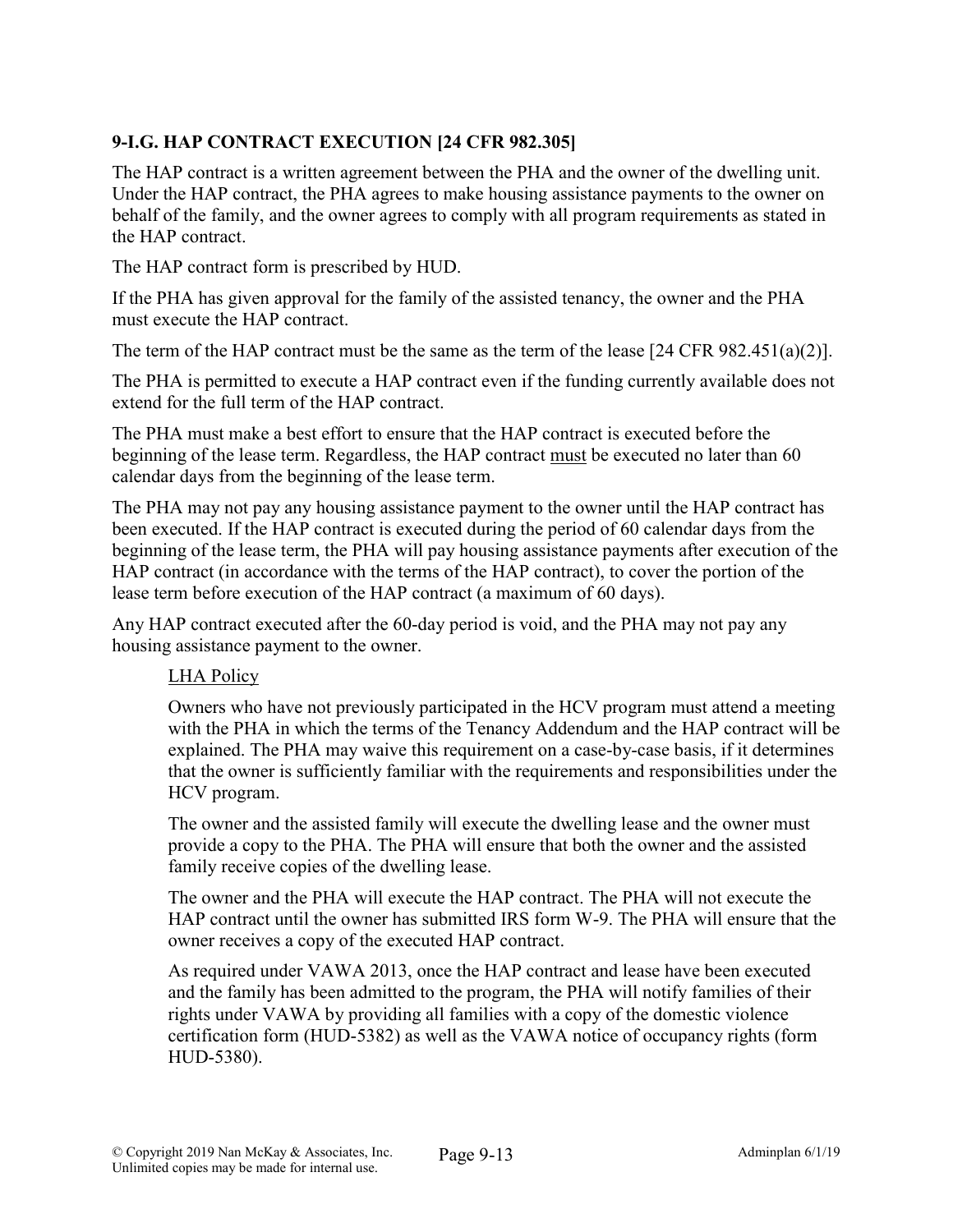The following PHA representative(s) is/are authorized to execute a contract on behalf of the PHA: Housing Specialist or Housing Manager.

Owners must provide the current address of their residence (not a Post Office box). If the families lease properties owned by relatives, the owner's current address will be compared to the subsidized unit's address.

Owners must provide an employer identification number or social security number.

A family may not lease properties owned by a parent, child, grandparent, grandchild, sister or brother of any family member. The PHA will waive this restriction as a reasonable accommodation for a family who is a person with a disability.

See Chapter 13 for a discussion of the HAP contract and contract provisions.